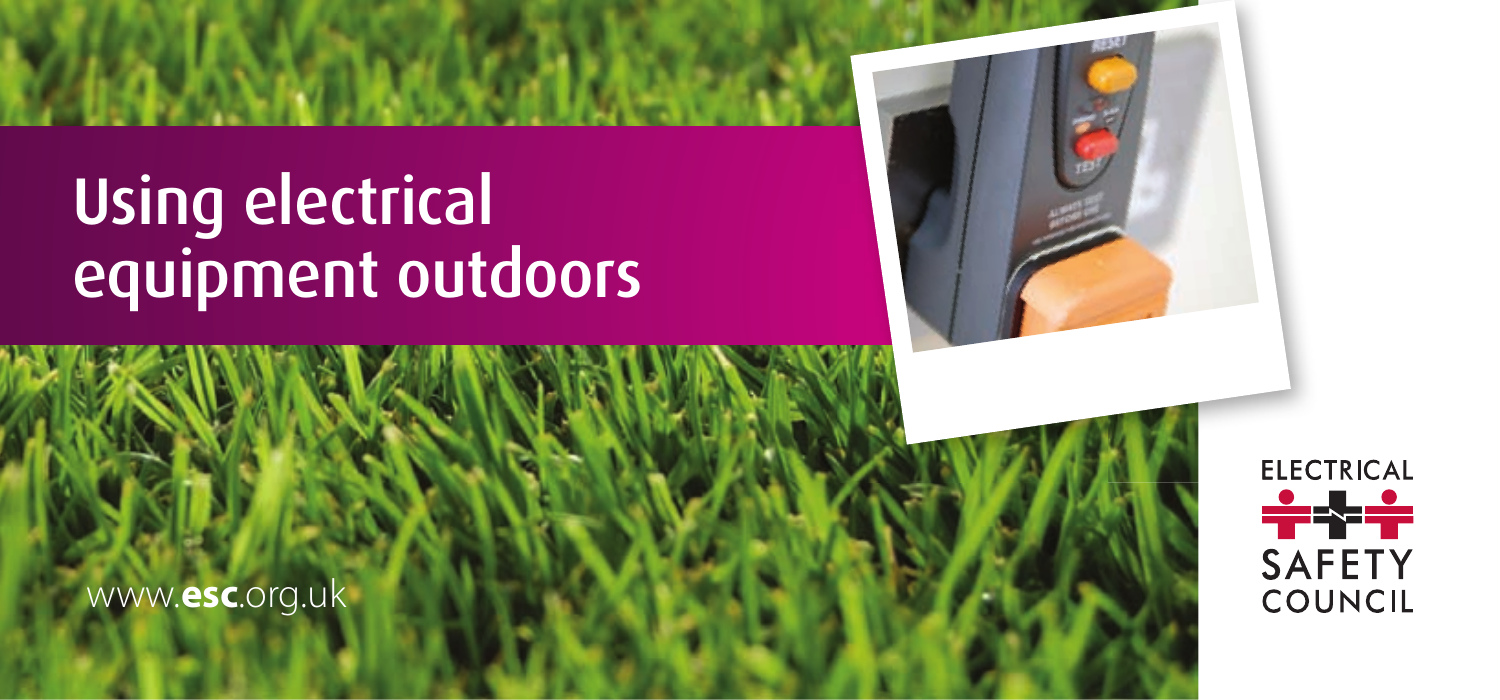## What are the dangers of using electrical equipment in the garden?

**Although electricity makes gardening much easier, wet conditions and contact with the ground means that the risk of injury or death from electric shock is much greater than the risk from using electrical equipment indoors.**

Many garden accidents happen because someone handles equipment carelessly, doesn't concentrate properly or fails to follow the manufacturer's instructions. By following simple safety rules every time you work in a garden, you can easily avoid a serious accident.

We have produced this leaflet to help you to avoid accidents **caused by using electrical equipment outdoors.**

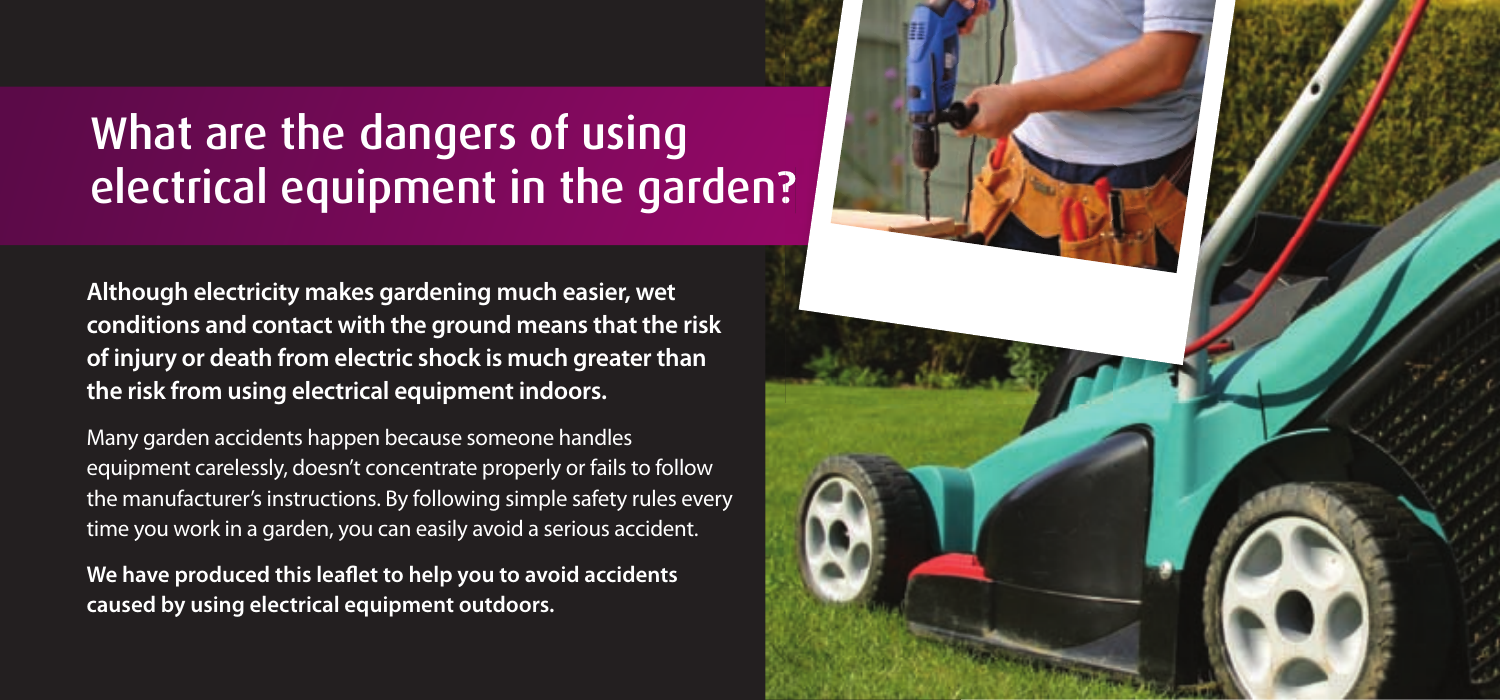

### Always Tips for working safely in the garden

- use a residual current device (RCD) for all outdoor electrical equipment, and use the 'test' button regularly to check that it is working correctly (an RCD switches off the electricity automatically if there is an electrical fault);
- check electrical equipment, including plugs and extension leads, for damage before you use it;
- get damaged cables and plugs replaced before you use the equipment;
- buy good-quality electrical equipment from a manufacturer you trust (look for the BEAB label or 'Kitemark' safety symbol);
- wear protective clothing and footwear;
- $\blacksquare$  take care when you are digging electric, gas and water services may be buried below;
- follow manufacturer's instructions many accidents happen because safety instructions were ignored; and
- store electrical equipment in a dry place where children can't reach it.

#### Never

- use electrical equipment in the garden when it is raining;
- clean, adjust or check equipment while it is connected to the electricity supply;
- touch damaged equipment and cables before switching off the electricity supply;
- try to repair equipment yourself;
- $\blacksquare$  wash equipment with water unplug the equipment and clean it with a dry cloth;
- use electrical equipment while barefoot or wearing sandals; or
- leave electrical equipment plugged in while you are not using it.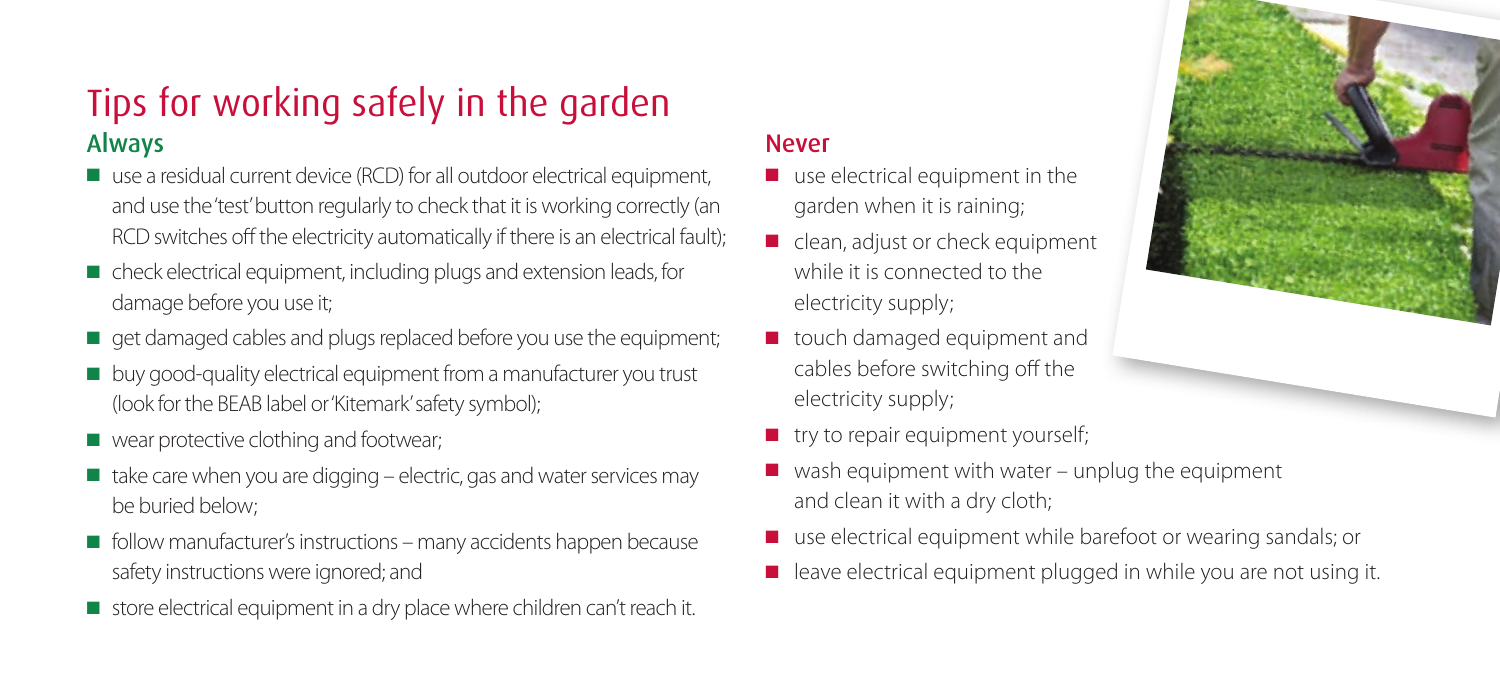## Why do I need a residual current device (RCD) when I use electrical equipment outdoors?

An RCD can be a lifesaver. Without it, if you cut through an electrical lead, a simple job like mowing the lawn could kill you. An RCD is a safety device that switches off electricity automatically if there is an electrical fault.

All equipment such as lawnmowers, hedge trimmers, and other power tools when you use them outdoors, should only be plugged into a socket protected by an RCD.

 To protect you against electric shock, the rated tripping current of the RCD must be 30milliamps (mA). If you haven't got sockets that are protected by an RCD you should buy and use a portable RCD. When buying a portable RCD check that it is clearly marked to show that it meets British Standard 7071, its

rated current is 13amps and its rated tripping current is 30 milliamps (mA).

 A more permanent and possibly safer solution than using a portable RCD is to get a registered electrician to provide RCD protection for all the sockets in your home that can be used for outdoor equipment.

 Having RCD protection is a condition of the national safety standard for all sockets in new electrical installations, and for any new sockets added to an existing installation. You can find details of registered electricians on our website, www.esc.org.uk.

 Whatever the type of RCD you have in your home, you must regularly test it by using the 'test' button on the device. You should test portable RCDs every time you use them. However, do not press the test button for a long time if the device does not trip. If the RCD does not switch off the electricity supply when you press the test button, get advice from a registered electrician.

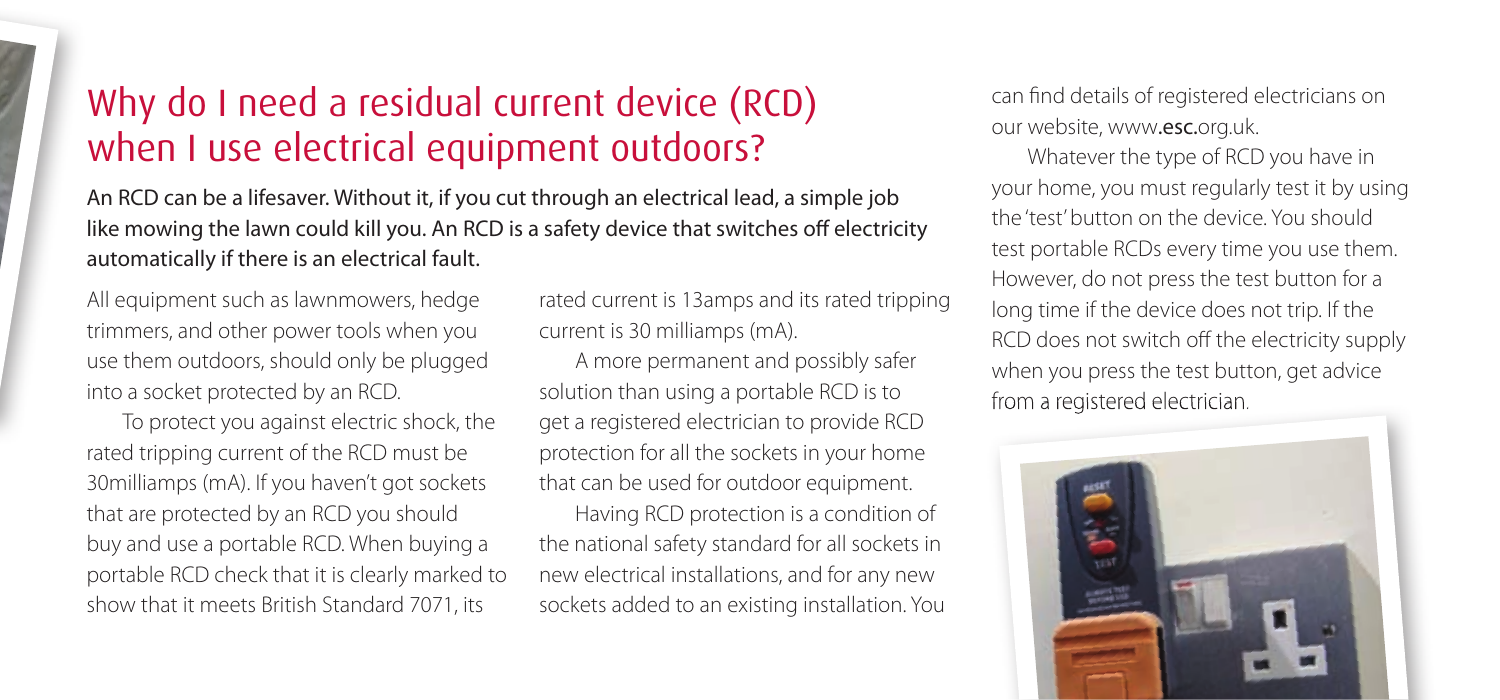## Extension leads, cables and connections Who should carry out electrical work

If you do not check the condition of extension leads, cables and  $\frac{1}{n}$  my home? connections and use them correctly, you could get an electric shock.

#### **For safety make sure they are:**

- suitable for outdoor use weather-resistant with moulded connections that prevent moisture seeping in;
- rated correctly to suit the equipment you want to connect to them;
- uncoiled, to prevent them from overheating;
- kept clean and free from damage;
- replaced if damage is found;
- used according to the manufacturer's instructions;
- positioned appropriately to prevent them being damaged; and
- kept dry.

If you need RCD protection for sockets in your home, the work should be carried out only by people who have the knowledge, skill and experience to do the job. It's easy to make an electrical circuit work – it's far harder to make the circuit work safely.

We strongly recommend you use a registered electrician to carry out any work that needs doing.

 Registered electricians will work to the UK national safety standard BS 7671 (Requirements for Electrical Installations) and will give you a safety certificate to confirm that the installation has been designed, built, inspected and tested in line with that standard.



**Always work sensibly and safely when using electrical equipment outdoors.**